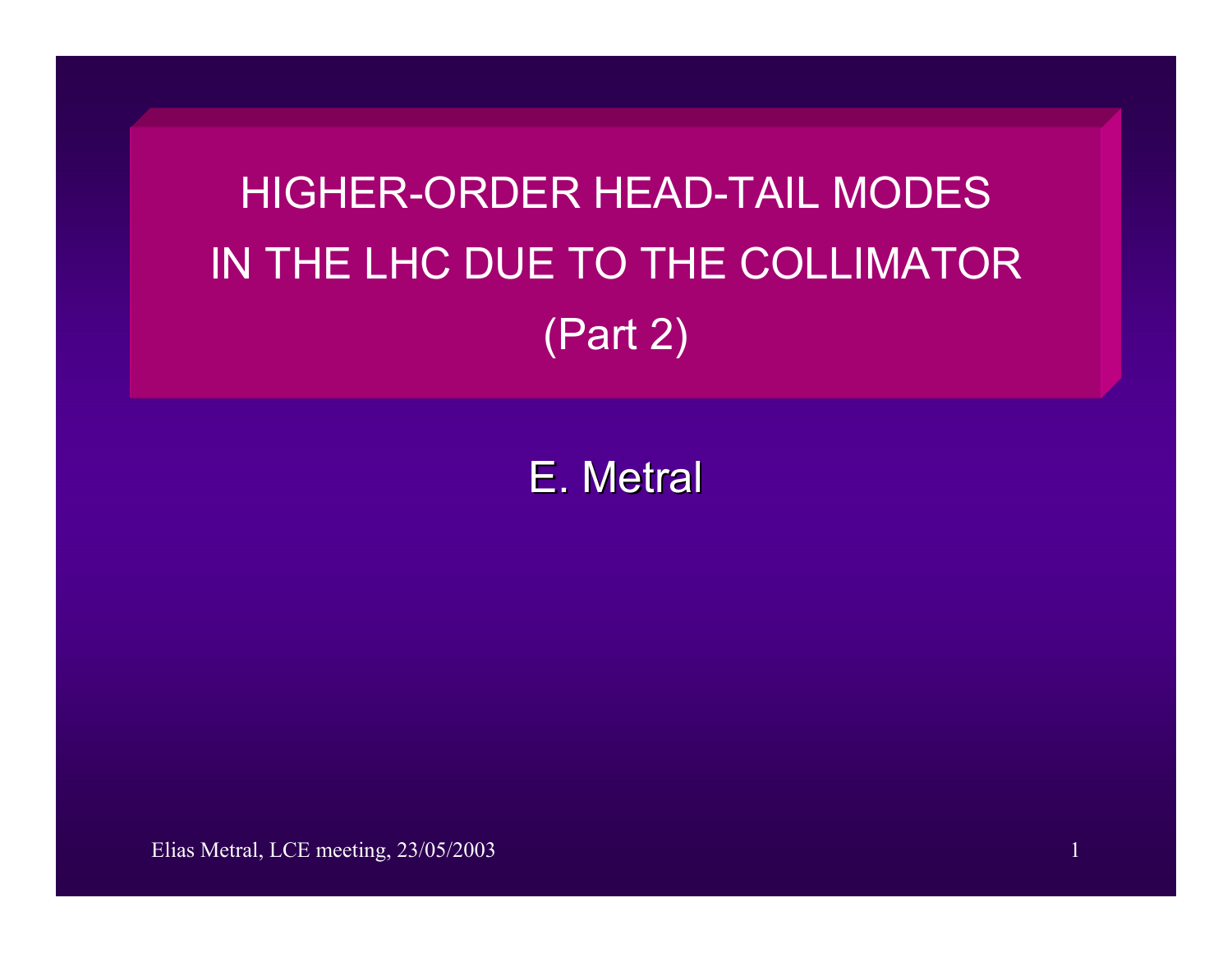### **PARAMETERS USED PARAMETERS USED**

**Machine and Beam**

$$
p = 7 \text{ TeV/c}
$$
  $M = 3564$   $N_b = 1.1 \times 10^{11} \text{ p/b}$   
\n $Q_s = 2.12 \times 10^{-3}$   $Q_y = 59.32$   $\tau_b = 1 \text{ ns}$   $\xi_y = 0$   
\n $\alpha_1 = 3 \times 10^{-4}$   $\Leftrightarrow$   $\gamma_t = 57.7$ 

◆ Collimator (graphite)

$$
b = 2 \text{ mm}
$$
  

$$
l = 20 \text{ m}
$$
  

$$
\rho = 18.1818 \times 10^{-6} \text{ }\Omega \text{ m}
$$
  

$$
\beta_y = 2 \times \beta_{av} = 143 \text{ m}
$$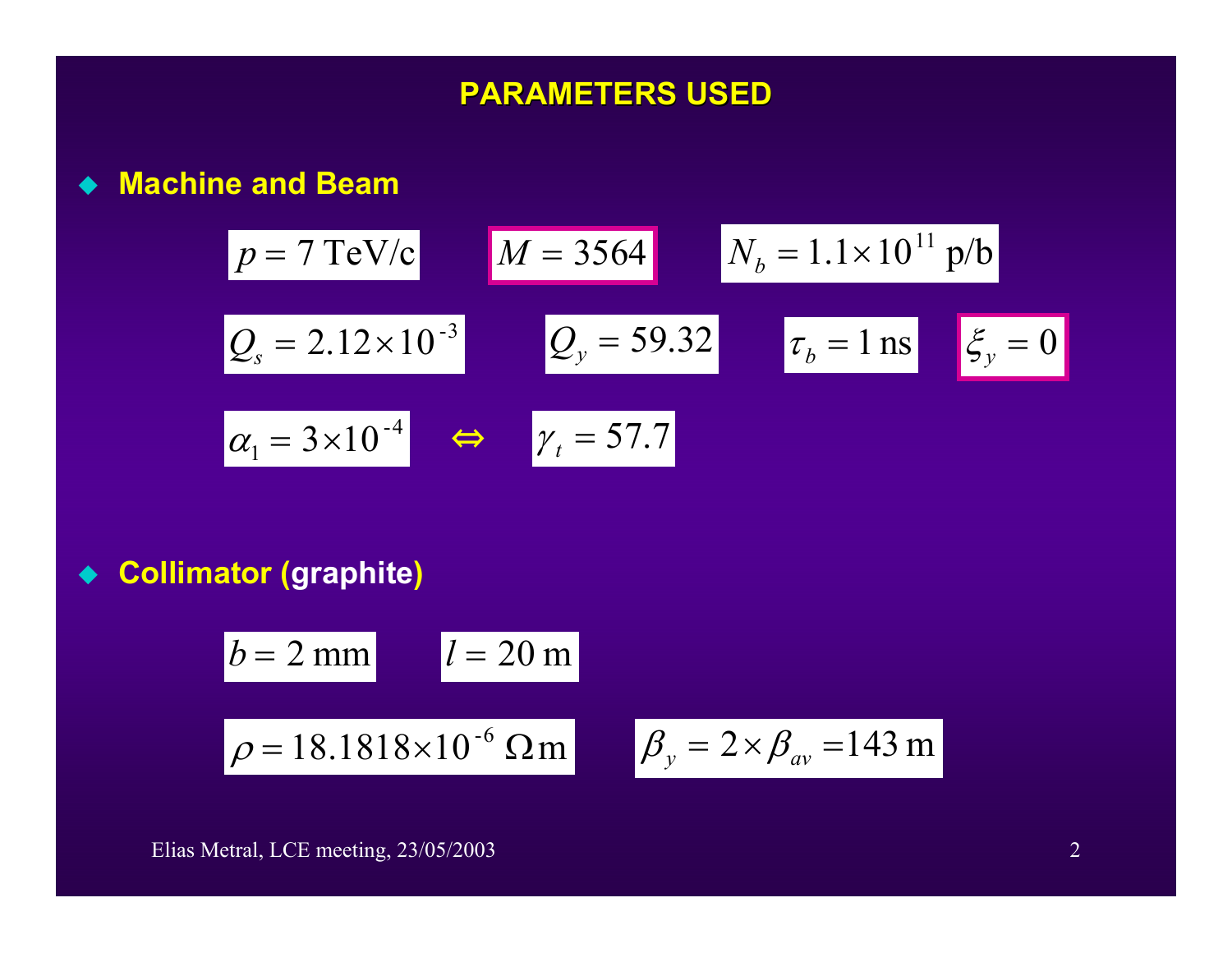### **RESISTIVE RESISTIVE-WALL IMPEDANCE PEDANCE WITH AND WITHOUT INDUCTIVE BYPASS (1/4)**



Elias Metral, LCE meeting, 23/05/2003 3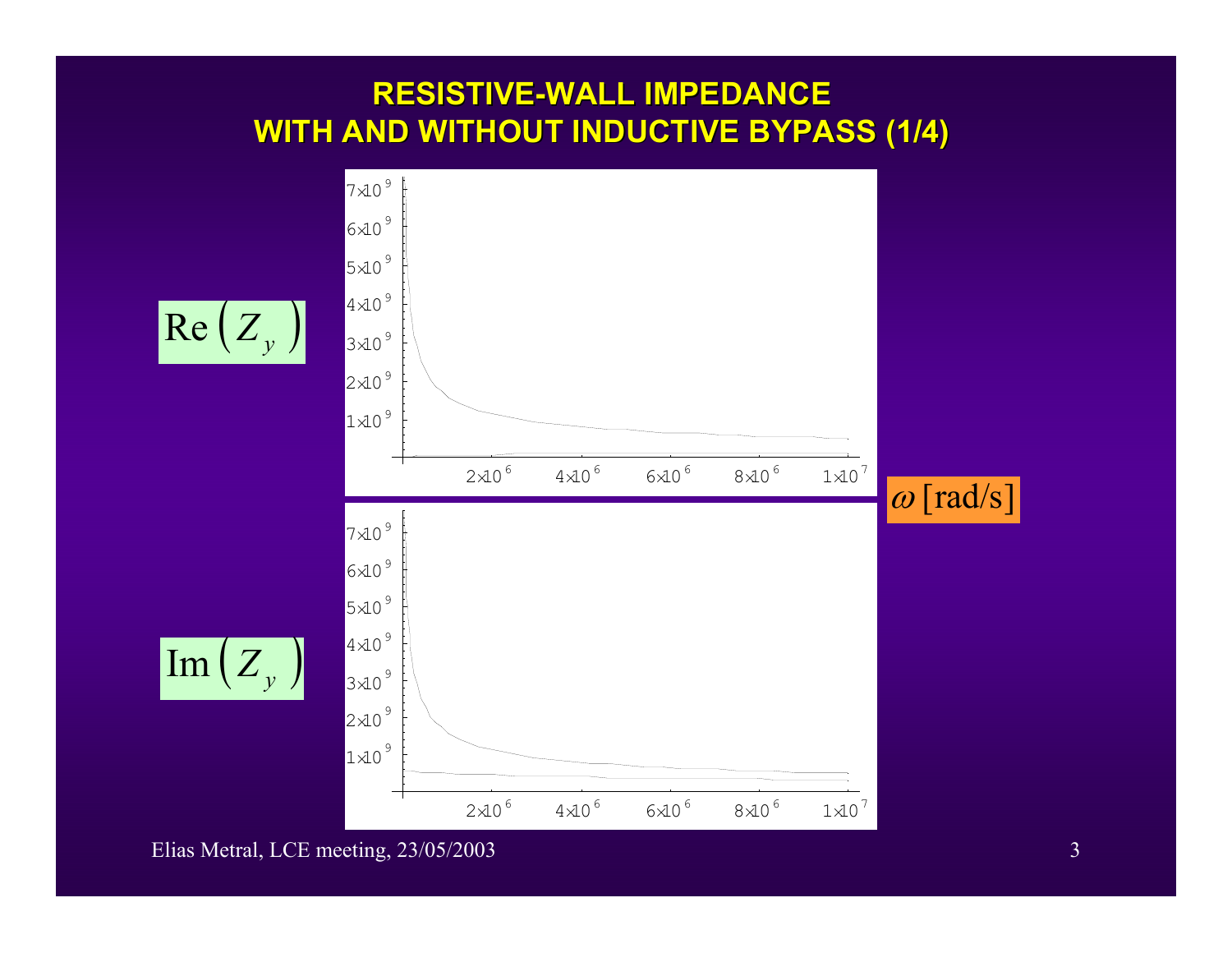### **RESISTIVE RESISTIVE-WALL IMPEDANCE PEDANCE WITH AND WITHOUT INDUCTIVE BYPASS (2/4)**

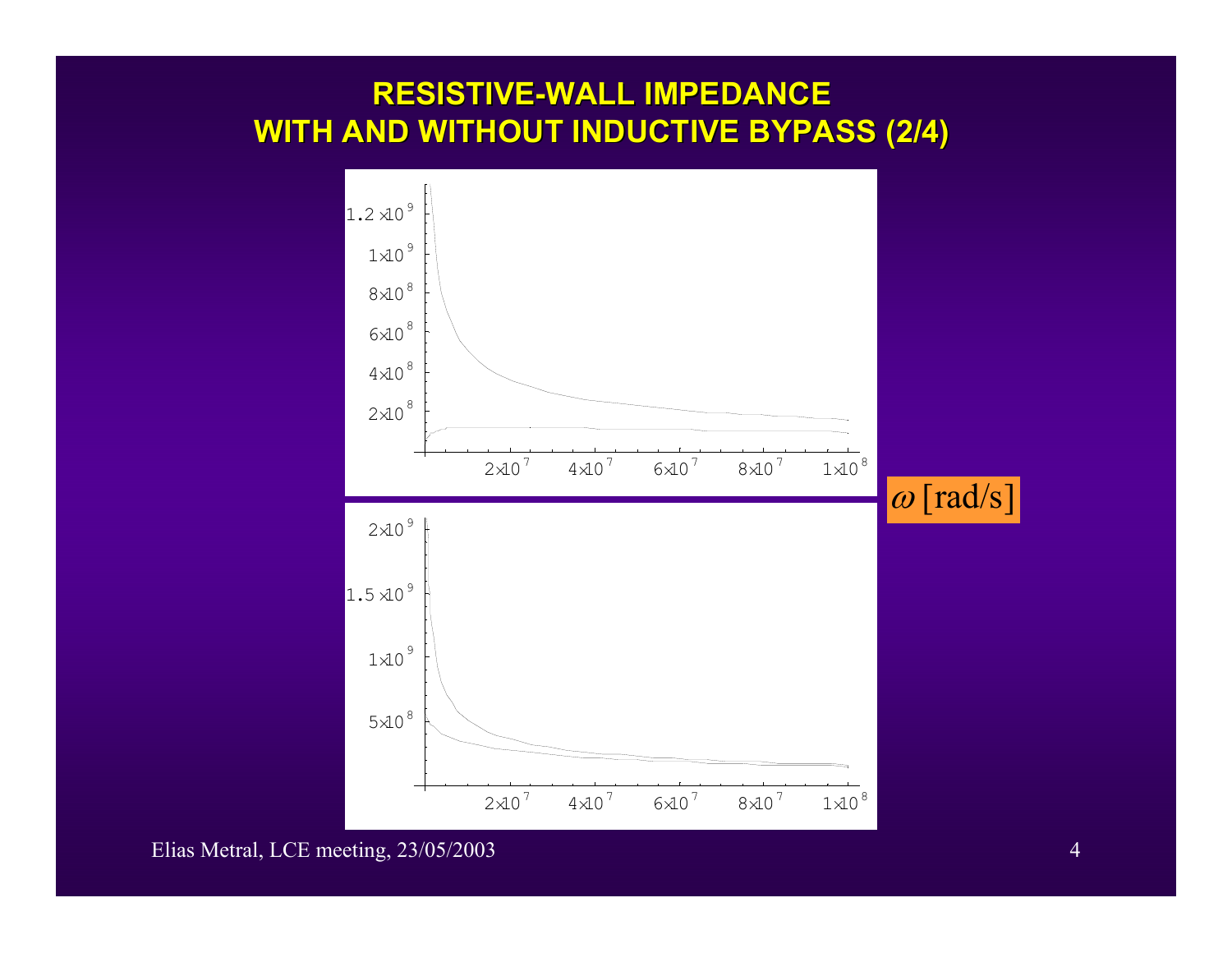### **RESISTIVE RESISTIVE-WALL IMPEDANCE PEDANCE WITH AND WITHOUT INDUCTIVE BYPASS (3/4)**



Elias Metral, LCE meeting, 23/05/2003 5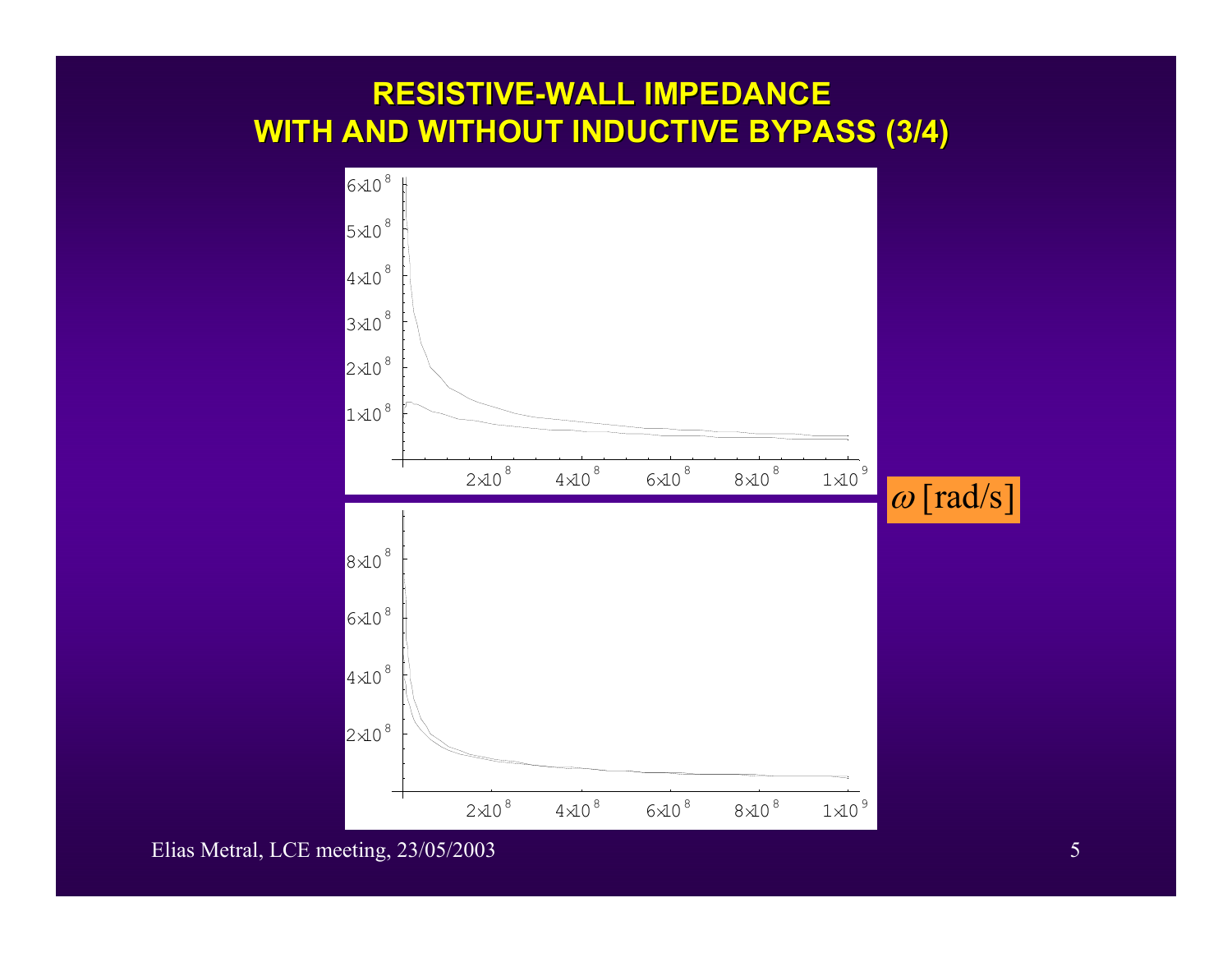### **RESISTIVE RESISTIVE-WALL IMPEDANCE PEDANCE WITH AND WITHOUT INDUCTIVE BYPASS (4/4)**

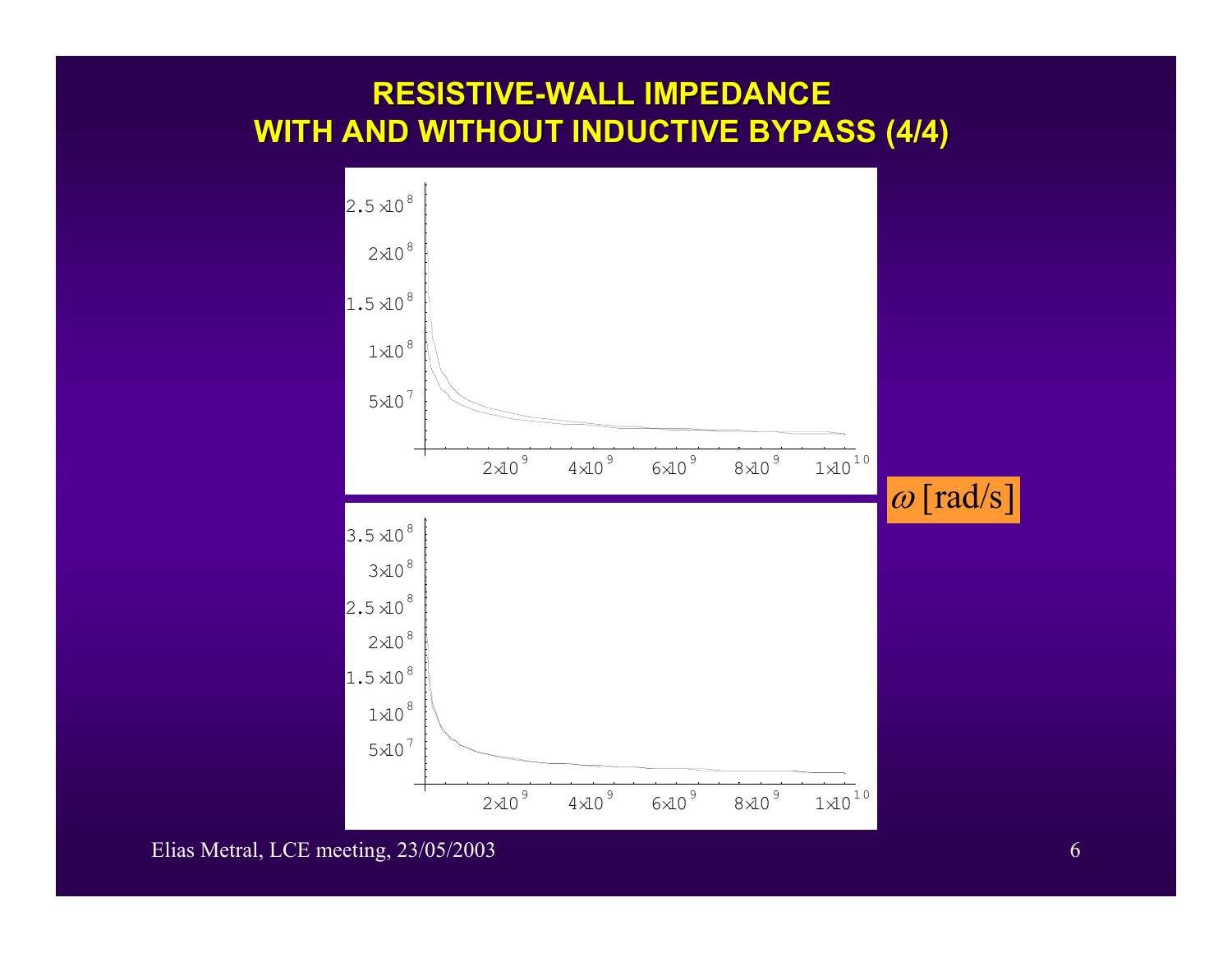### **SINUSOIDAL MODES (PARABOLIC BUNCH) WITHOUT LOBES (1/4)**

### **Without Inductive Bypass**

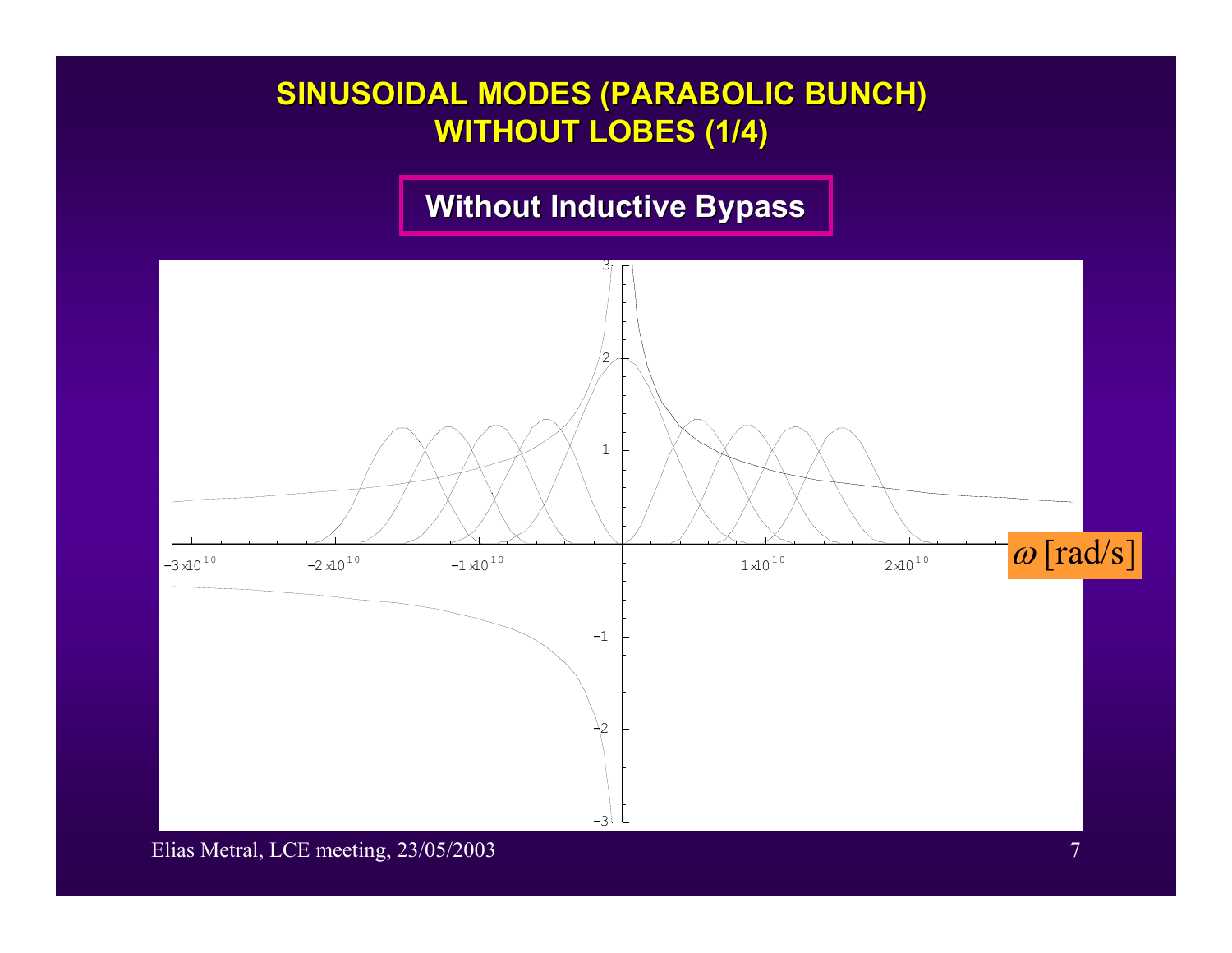### **SINUSOIDAL MODES (PARABOLIC BUNCH) WITHOUT LOBES (2/4)**

◆ Most critical coupled-bunch mode number  $n_y$  for the real **part of the tune shift for modes m=0 to 4** 

83505, 1723, 3505, 1723, 3505<

#### ♦ **Most critical coupled-bunch mode number for imaginary part**

83504, 631, 1986, 678, 2451<

#### ♦ **Real part of the tune shift**

 ${-0.00559576, -0.000166999, -0.0000832749, -0.0000528678, -0.0000374615}$ 

#### ♦ **Imaginary part of the tune shift**

 $\{-0.00344032, -3.55732 \times 10^{-9}, -4.27944 \times 10^{-8}, -1.22389 \times 10^{-10}, -6.62641 \times 10^{-11}\}$ 

**It was -10-4 with the lobes**

#### ♦ **Rise-time**

0.00411379, 3978.49, 330.715, 115637., 213581. 8 <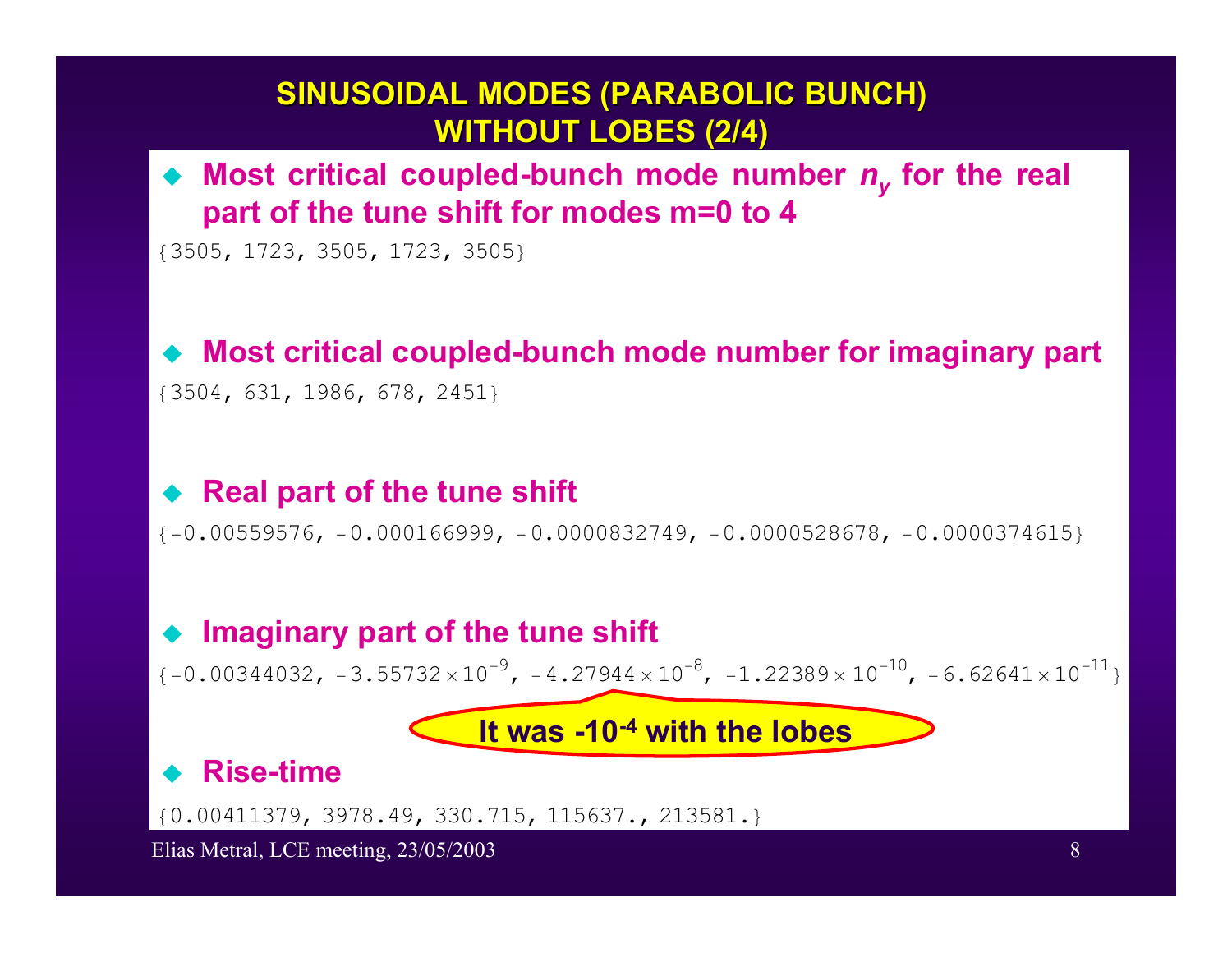### **SINUSOIDAL MODES (PARABOLIC BUNCH) WITHOUT LOBES (3/4)**

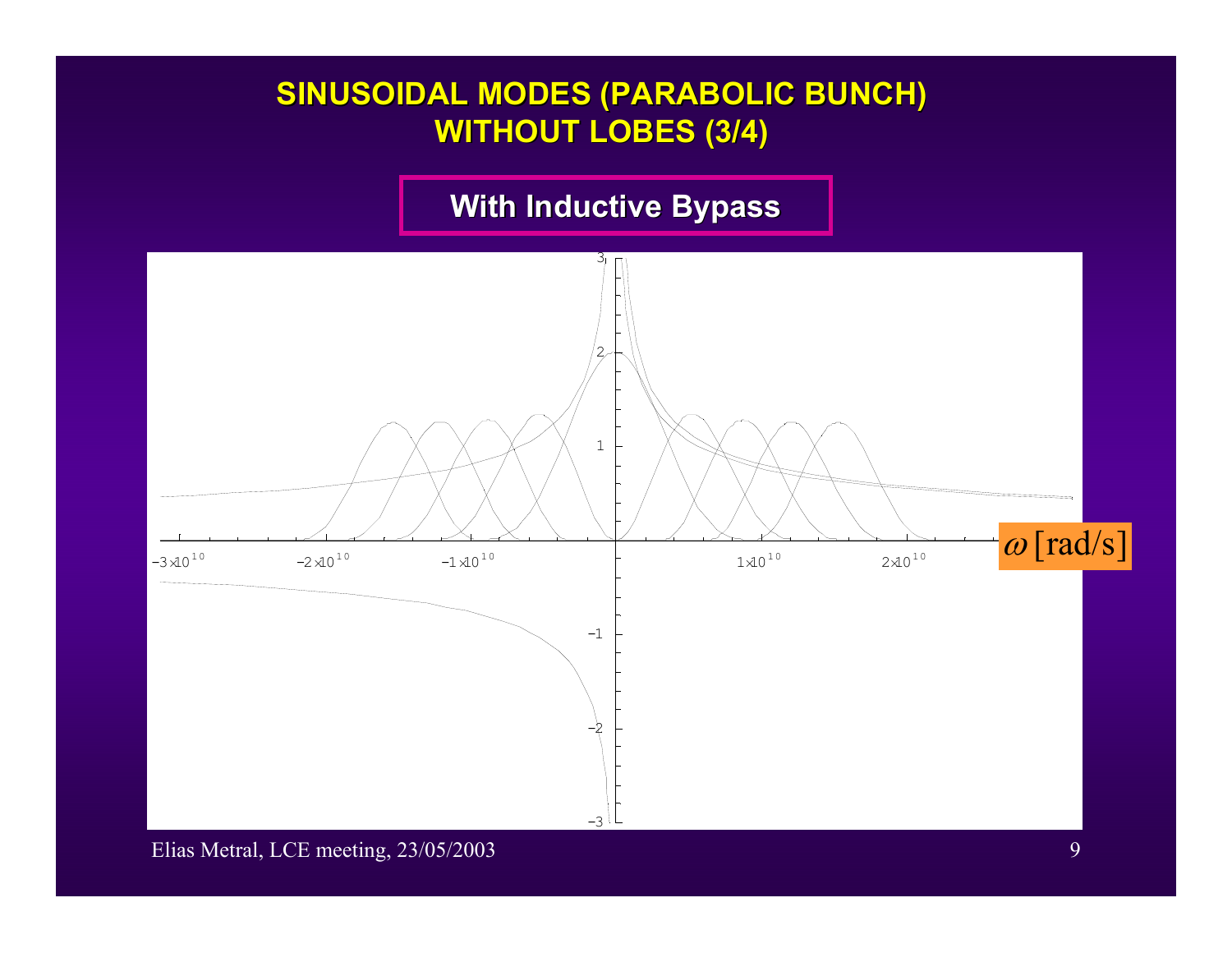### **SINUSOIDAL MODES (PARABOLIC BUNCH) WITHOUT LOBES (4 WITHOUT LOBES (4/4)**

### ◆ Most critical coupled-bunch mode number  $n_y$  for the real **part of the tune shift for modes m=0 to 4**

{3505, 1723, 3505, 1723, 3505}

#### ♦ **Most critical coupled-bunch mode number for imaginary part**

83365, 658, 1986, 677, 2449<

### ◆ Real part of the tune shift

8−0.000844081, <sup>−</sup>0.000166346, <sup>−</sup>0.0000830975, <sup>−</sup>0.0000527812, <sup>−</sup>0.0000374098<

#### ♦ **Imaginary part of the tune shift**

 $\{-0.0000542091, -2.93716 \times 10^{-9}, -4.04619 \times 10^{-8}, -1.13875 \times 10^{-10}, -6.24921 \times 10^{-11}\}$ 

#### ♦ **Rise-time**

0.261077, 4818.52, 349.78, 124283., 226473. 8 <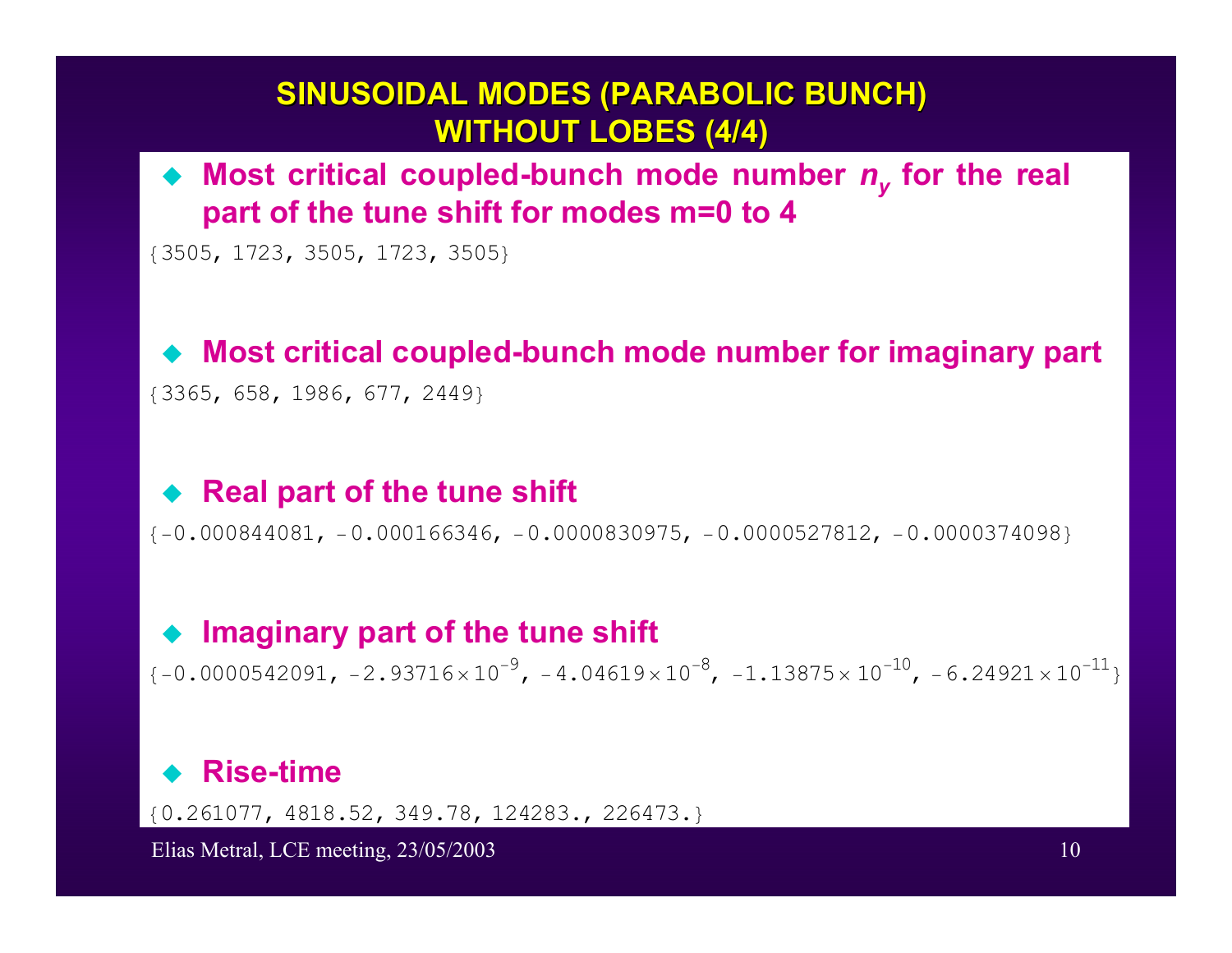### **HERMITIAN MODES (GAUSSIAN BUNCH) î NO LOBES (1/4) NO LOBES (1/4)**

## **Without Inductive Bypass**



Elias Metral, LCE meeting, 23/05/2003 11 and 2008 12:00 12:00 12:00 12:00 12:00 12:00 12:00 12:00 12:00 12:00 11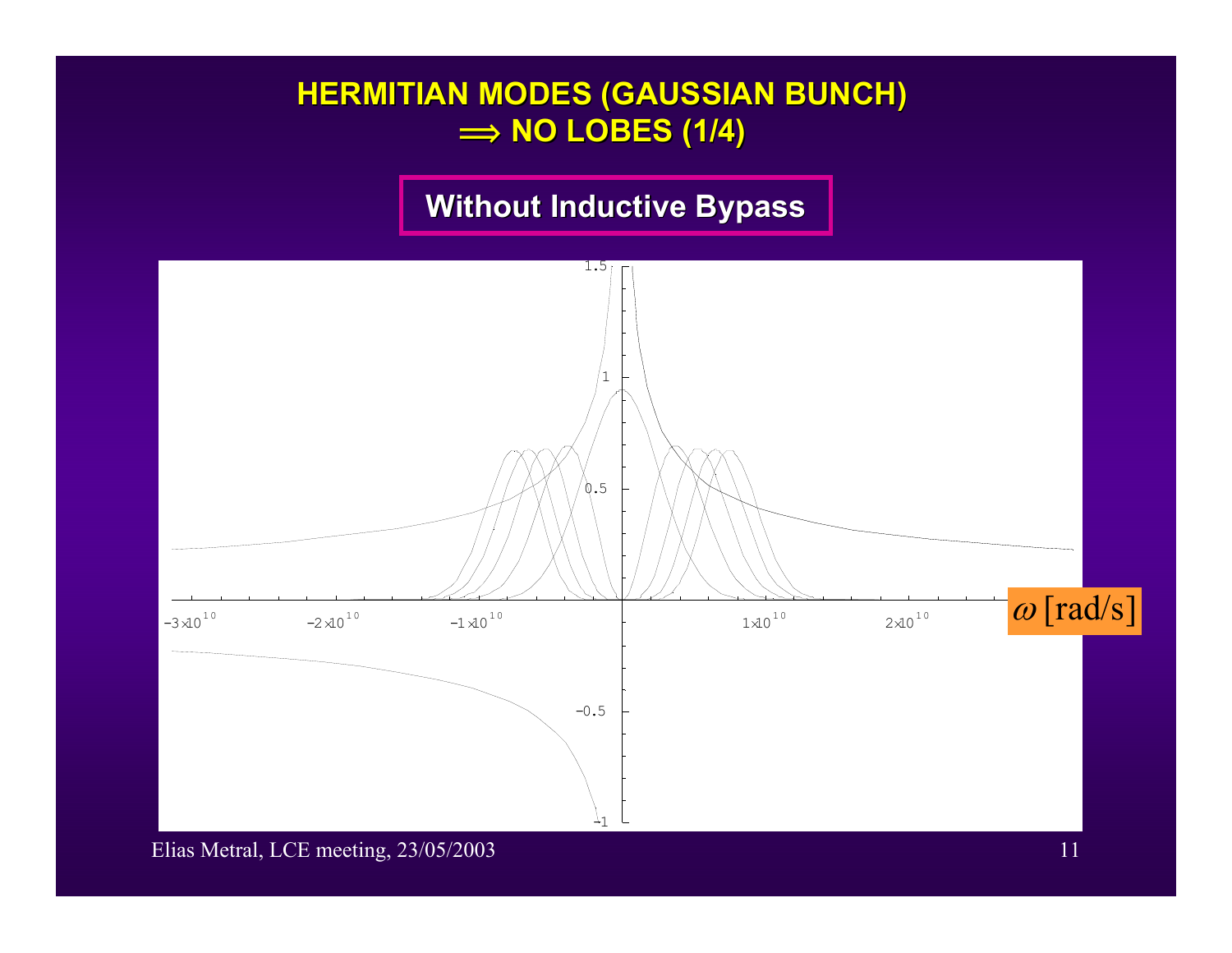### **HERMITIAN MODES (GAUSSIAN BUNCH) î NO LOBES (2/4) NO LOBES (2/4)**

### ◆ Most critical coupled-bunch mode number  $n_y$  for the real **part of the tune shift for modes m=0 to 4**

83505, 1723, 3505, 1722, 3531<

#### ♦ **Most critical coupled-bunch mode number for imaginary part**

83504, 632, 2662, 819, 2631<

#### ♦ **Real part of the tune shift**

 ${ -0.00641366, -0.00019262, -0.000107007, -0.0000722296, -0.0000536562 }$ 

#### ♦ **Imaginary part of the tune shift**

 $\{-0.00398136, -9.36671 \times 10^{-9}, -4.14085 \times 10^{-12}, -3.51179 \times 10^{-15}, -4.48367 \times 10^{-18}\}$ 

#### ♦ **Rise-time**

 $\{0.00355476, 1510.96, 3.41784\times10^6, 4.03007\times10^9, 3.15651\times10^{12}\}$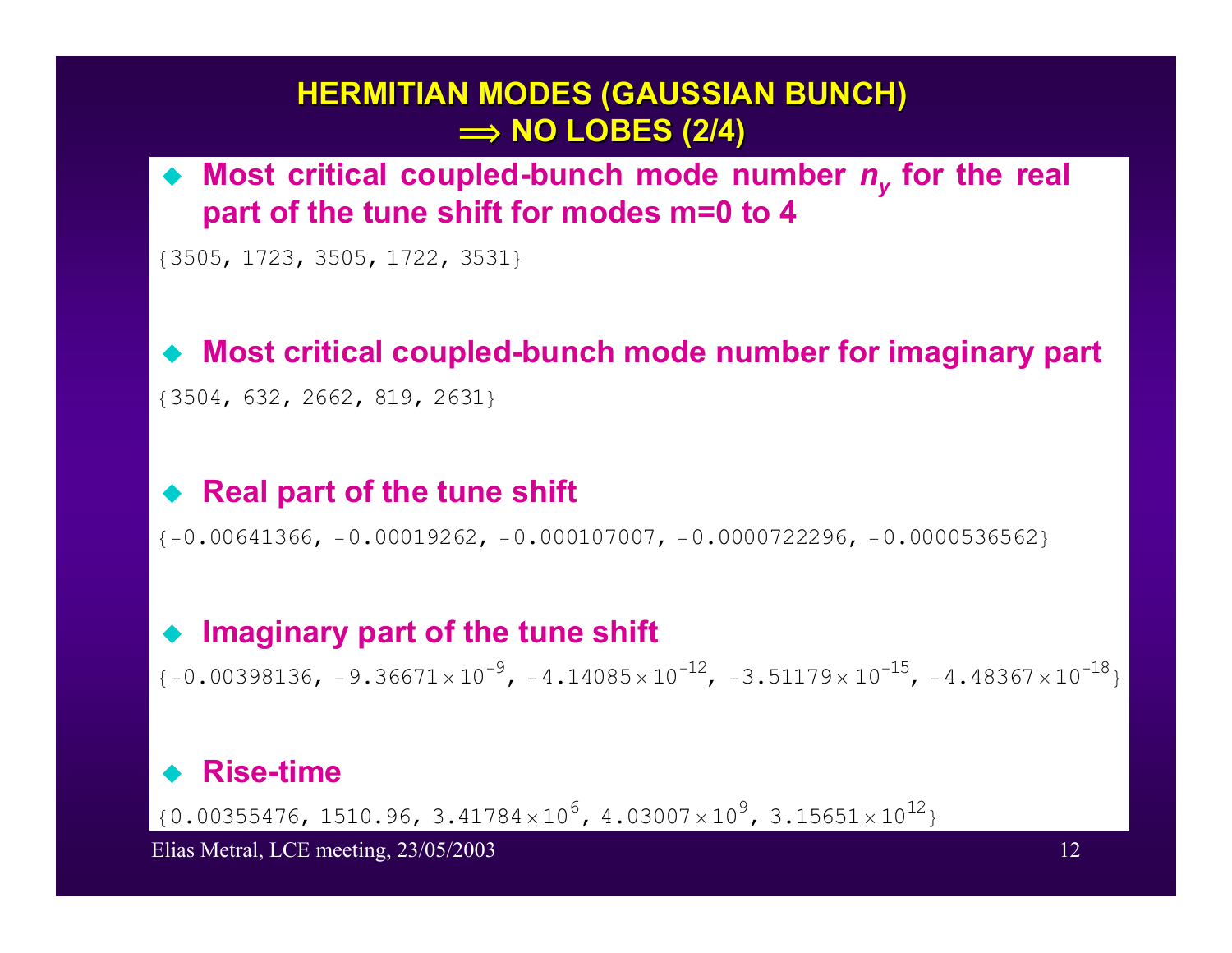### **HERMITIAN MODES (GAUSSIAN BUNCH) î NO LOBES (3/4) NO LOBES (3/4)**

## **With Inductive Bypass**

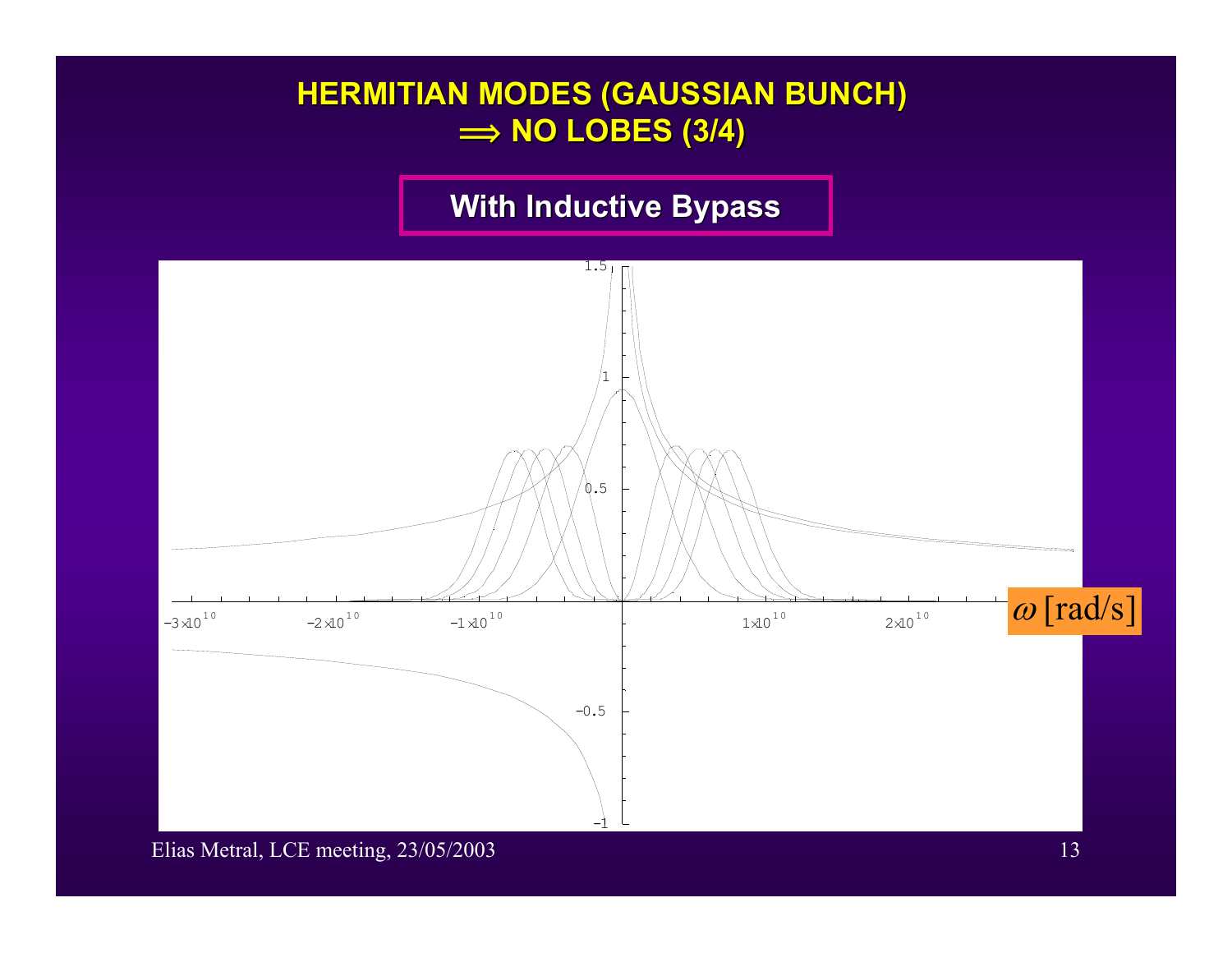### **HERMITIAN MODES (GAUSSIAN BUNCH) î NO LOBES (4/4) NO LOBES (4/4)**

### ◆ Most critical coupled-bunch mode number  $n_y$  for the real **part of the tune shift for modes m=0 to 4**

83505, 1723, 3505, 1722, 3452<

#### ♦ **Most critical coupled-bunch mode number for imaginary part**

83365, 659, 2658, 820, 2615<

### ◆ Real part of the tune shift

8−0.000915029, <sup>−</sup>0.000191646, <sup>−</sup>0.000106651, <sup>−</sup>0.0000720335, <sup>−</sup>0.0000535286<

#### ♦ **Imaginary part of the tune shift**

 $\{-0.0000627354, -7.7475 \times 10^{-9}, -3.76472 \times 10^{-12}, -3.29692 \times 10^{-15}, -4.27565 \times 10^{-18}\}$ 

#### ♦ **Rise-time**

 $\{0.225595, 1826.75, 3.75931 \times 10^6, 4.29272 \times 10^9, 3.31008 \times 10^{12}\}\$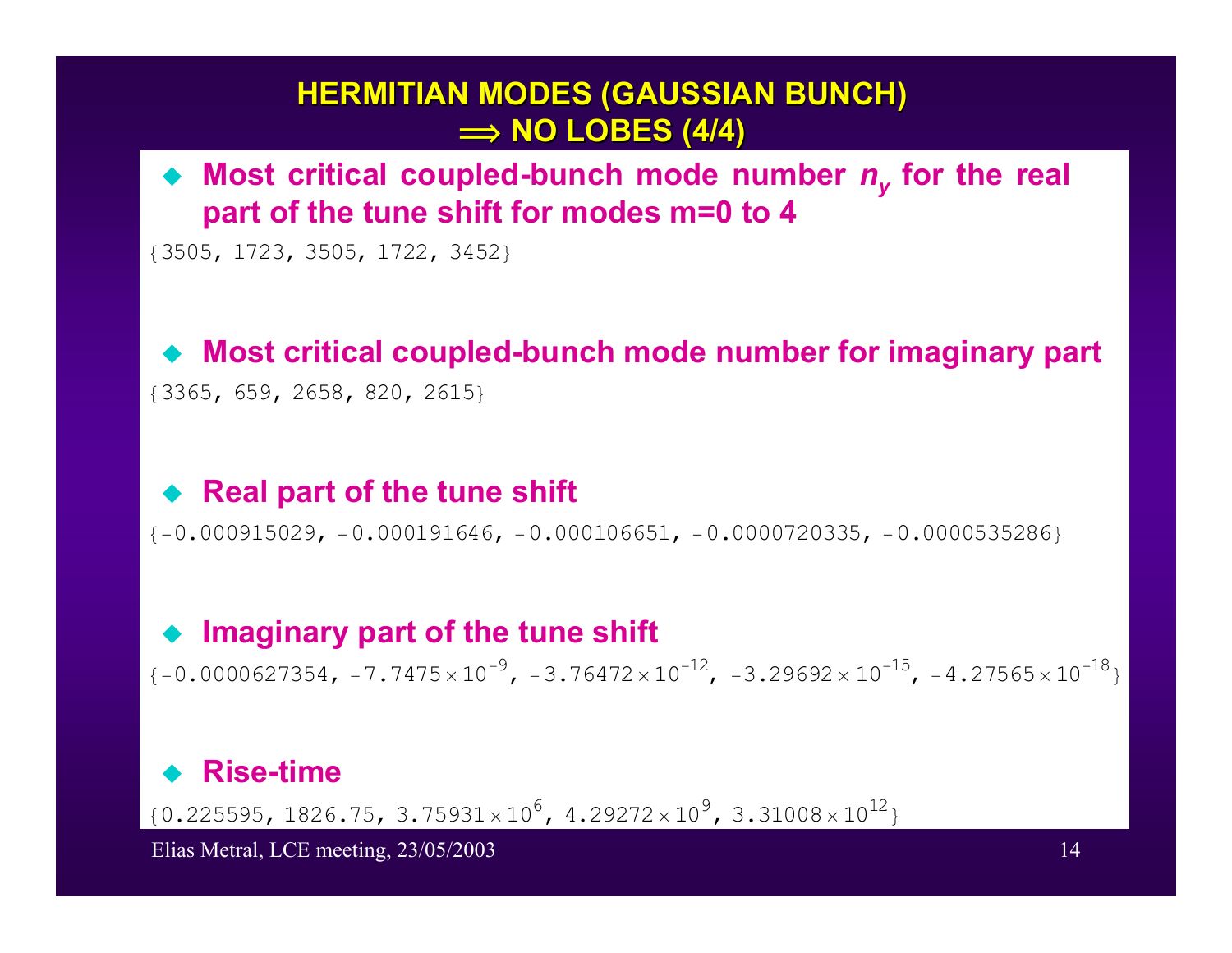### **HERMITIAN MODES (GAUSSIAN BUNCH) î NO LOBES (1/4) NO LOBES (1/4)**

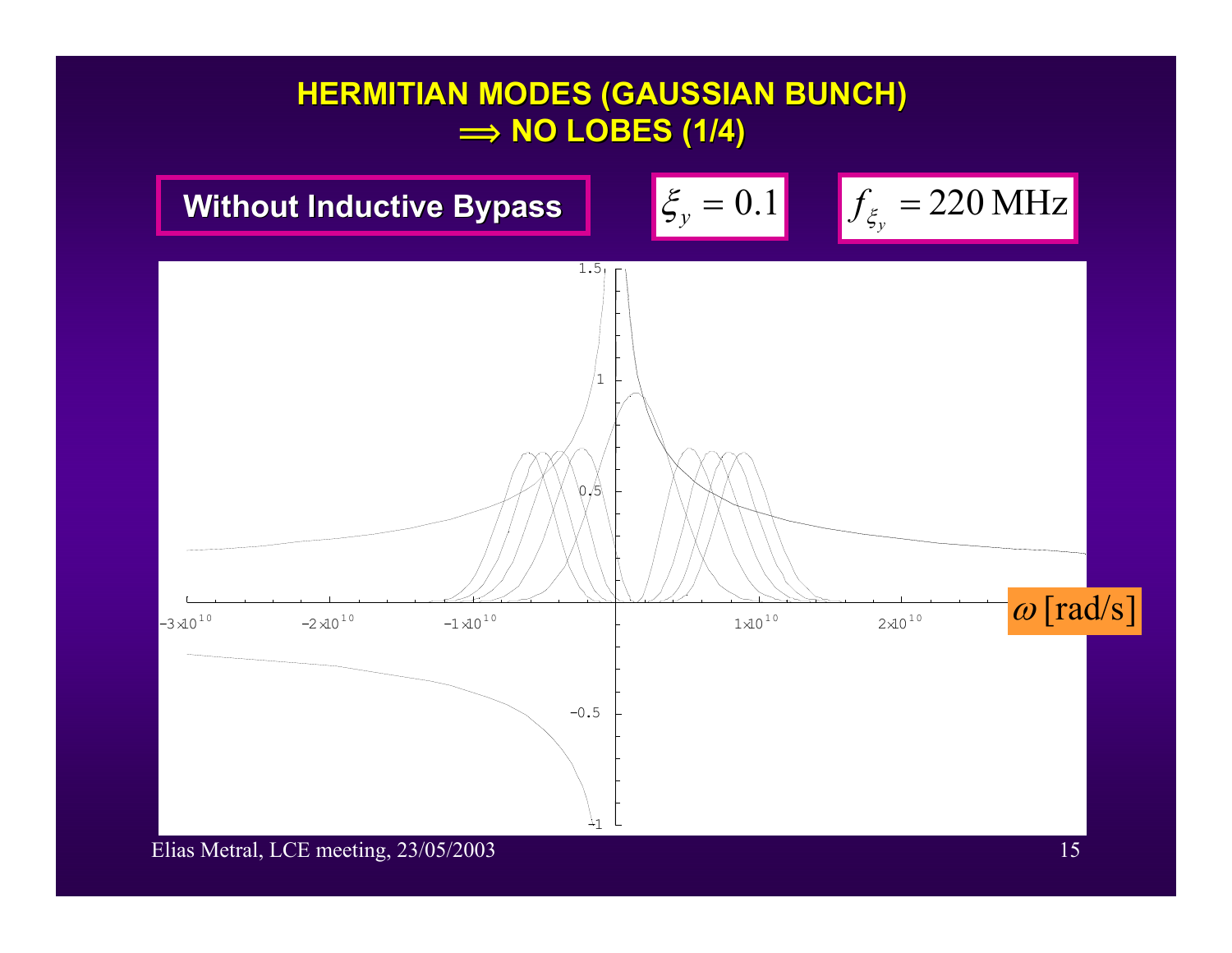### **HERMITIAN MODES (GAUSSIAN BUNCH) î NO LOBES (2/4) NO LOBES (2/4)**

◆ Most critical coupled-bunch mode number  $n_y$  for the real **part of the tune shift for modes m=0 to 4** 

83505, 3505, 3505, 3505, 3505<

### ◆ Most critical coupled-bunch mode number for imaginary part

83504, 3504, 3504, 3504, 3504<

### ◆ Real part of the tune shift

 $\{-0.00563564, -0.000903855\} -0.000154333, -0.0000757848, -0.0000546079\}$ 

### ◆ Imaginary part of the tune shift

 $\{-0.00328807, \left\{-0.000511812\right\} -0.0000466142, -0.0000101348, -5.53855\times10^{-6}\}$ 

### ◆ Rise-time

0.00430428, 0.0276523, 0.303615, 1.39645, 2.55532 8 <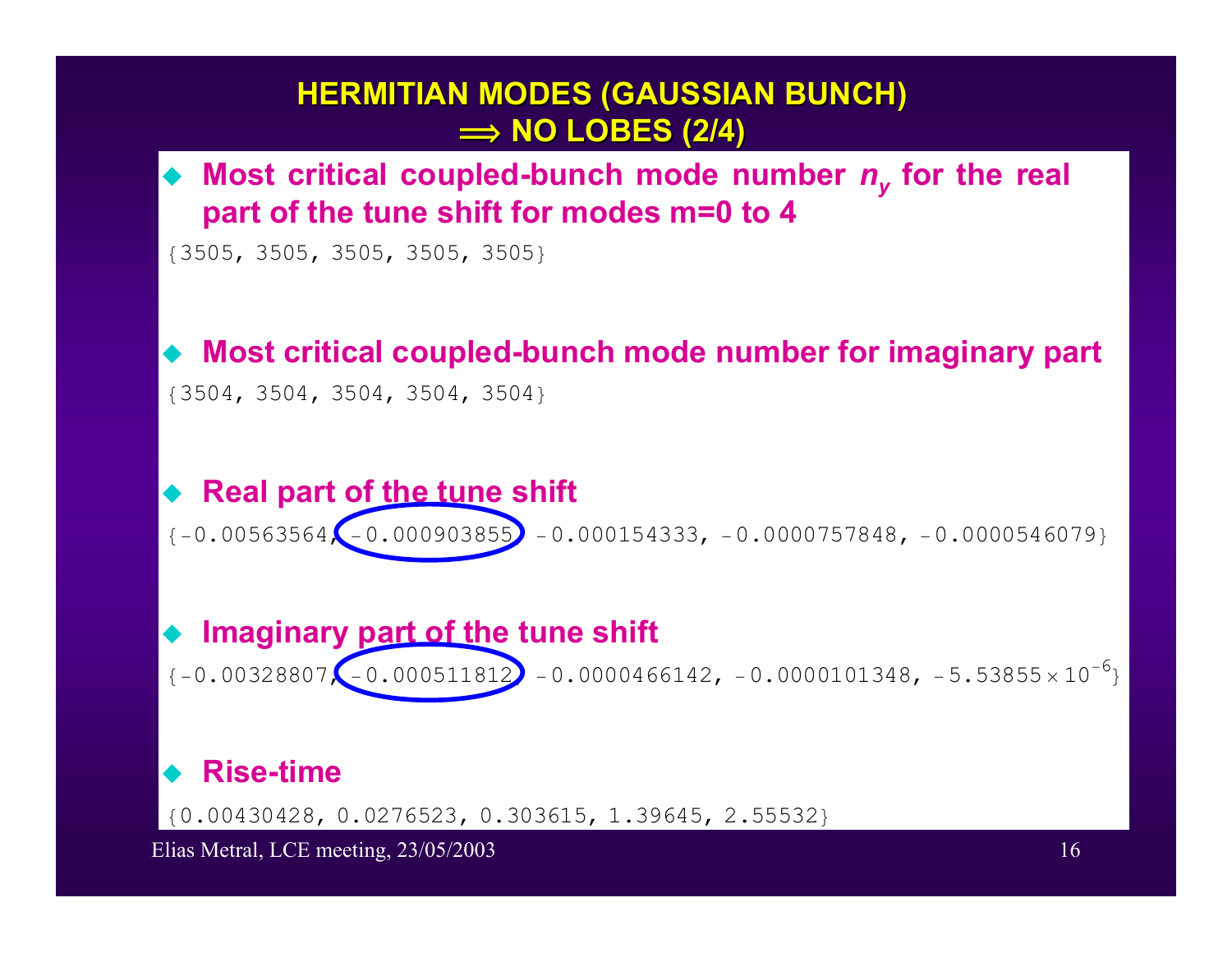### **HERMITIAN MODES (GAUSSIAN BUNCH) î NO LOBES (3/4) NO LOBES (3/4)**

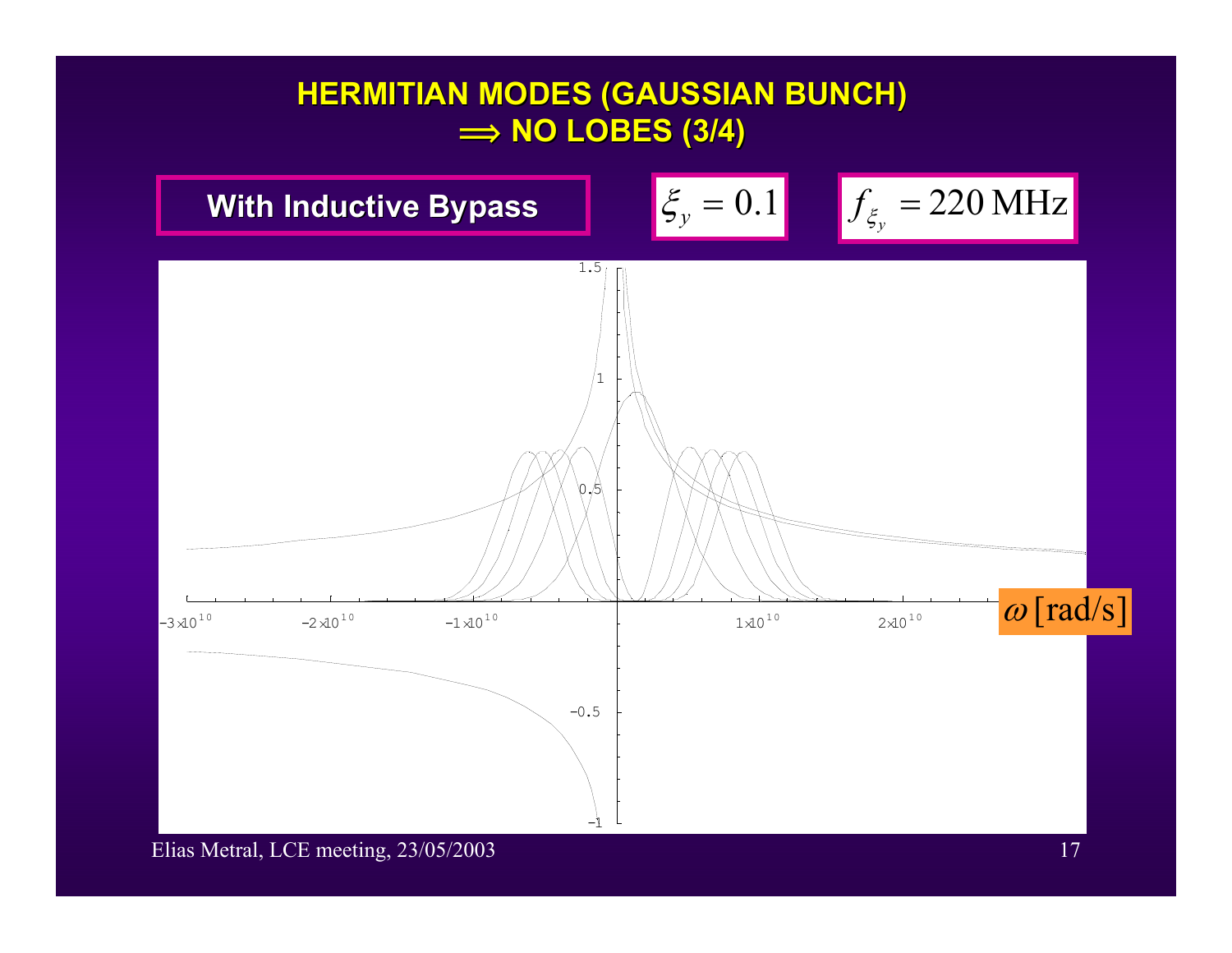# **HERMITIAN MODES (GAUSSIAN BUNCH) î NO LOBES (4/4) NO LOBES (4/4)** 83505, 3505, 3505, 3505, 3505< 83366, 3355, 3344, 3331, 3317<  ${1-0.000845886}$ ,  $-0.000244277$ ,  $-0.000113621$ ,  $-0.000073899$ ,  $-0.0000544173$  ${0.000105115}$   ${-0.0000322337}$  -0.0000146544, -7.65202×10<sup>-6</sup>, -4.79264×10<sup>-6</sup>} <sup>−</sup>0.134641, 0.439068, 0.965767, 1.84955, 2.95302 8 <◆ Most critical coupled-bunch mode number  $n_y$  for the real **part of the tune shift for modes m=0 to 4**  ◆ Most critical coupled-bunch mode number for imaginary part ◆ Real part of <u>the tune</u> shift ◆ Imaginary part of the tune shift ◆ Rise-time